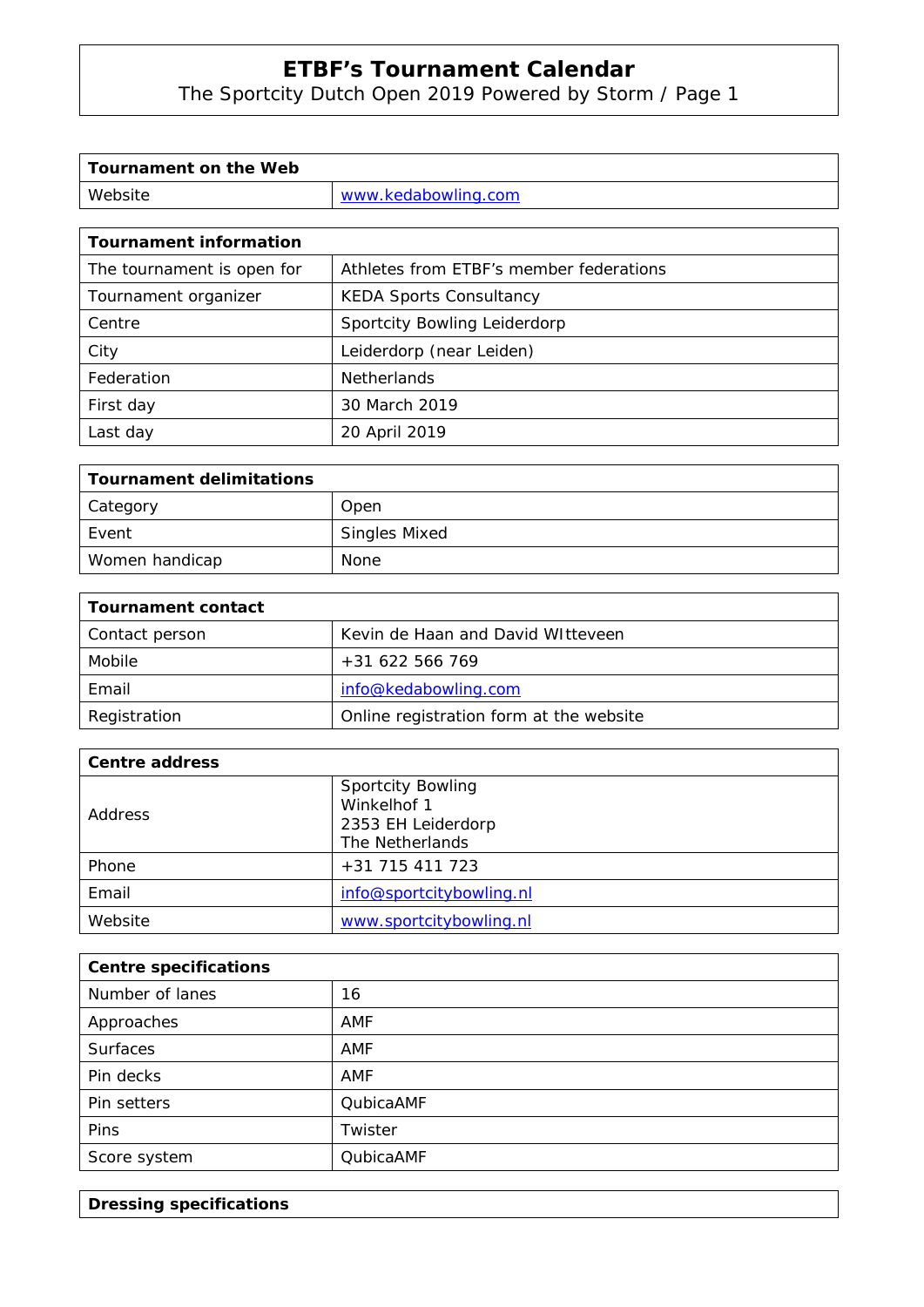The Sportcity Dutch Open 2019 Powered by Storm / Page 2

| Oil machine         | Kegel Kustodian Walker        |
|---------------------|-------------------------------|
| Oil                 | Kegel Prodigy                 |
| Cleaner             | <b>QubicaAMF Lane Cleaner</b> |
| Pattern prepared by | Bowling Center & Organization |
| Dressing done by    | Werner Otto                   |

| Prize money specifications |       |
|----------------------------|-------|
| Prize fund status          | Fixed |
| Tax on prizes              | No    |

| Prize money is expressed in $\epsilon$ |                      |  |  |
|----------------------------------------|----------------------|--|--|
| <b>Positions</b>                       | <b>Singles Mixed</b> |  |  |
| Position 1                             | 4.000                |  |  |
| Position 2                             | 1.000                |  |  |
| Position 3-4                           | 500                  |  |  |
| Position 5-8                           | 300                  |  |  |
| Position 9-16                          | 200                  |  |  |
| Position 17-32                         | 150                  |  |  |
| <b>Total</b>                           | 11.200               |  |  |

#### **Tournament format**

**Qualification**  Entries, 6 games Re-entries, 6 games

#### **Elimination Roll-Off**

All athletes are allowed to enter.

Non-qualified athletes will play for the extra prize and the final spots and already qualified athletes will bowl only for the extra prize.

First Round

All athletes will bowl 1 shot. All athletes who score 6 or less are eliminated.

Second Round

All athletes will bowl 1 shot. All athletes who score 7 or less are eliminated.

Third Round

All Athletes will bowl 1 shot. All athletes who score 8 or less are eliminated. This will continues until we have 6 or less athletes left.

Final Round

All remaining athletes will be assigned to 1 lane and bowl 1 shot.

The lowest scoring athlete (or athletes, if more having the same lowest score) is eliminated. This continues until there is a winner.

The top 2 non-qualified athletes will qualify for the Open Category Final.

In case of less than 3 non-qualifiers among the last 6 athletes, there will an extra roll-off between the last eliminated athletes before the final round.

## **Turbo High Game competition**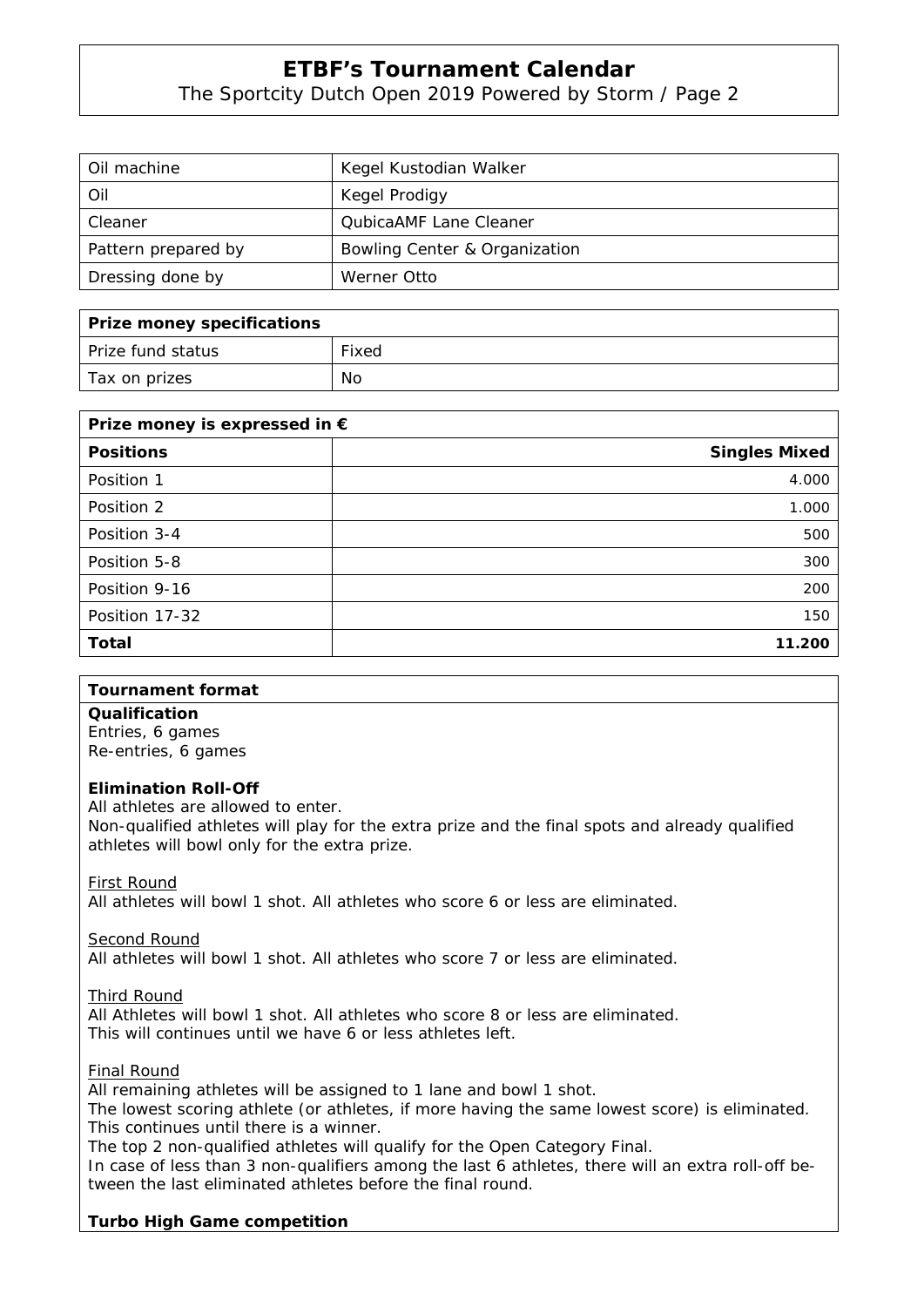The Sportcity Dutch Open 2019 Powered by Storm / Page 3

The standing includes the only the high game in any 6 game series bowled by athletes having signed up for the Turbo High Game Competition before the squad of the series has started.

-----------

## **Final stages**

### **32 athletes will qualify for Open Category Final**

- A. 25 athletes from the general qualification including all squads, seeded 1-25
- B. 3 athletes from a separate standing including athletes from Netherlands, Belgium and Luxemburg, seeded 26-28
- C. 2 athletes from the Turbo High Game, seeded 29-30
- D. 1 athlete from the Elimination Roll-off #1, seeded 31
- E. 1 athlete from the Elimination Roll-off #2, seeded 32

An athlete will only qualify once and always from the categories in the order A-B-C-D-E. If an athlete qualifies in more than one category, the next positioned athlete from the next category, not valid for the already qualified athlete, will qualify.

#### **Seeded for stages**

All rounds are knock-out matches. Athletes seeded 1-8 will start the final in Round 4 Athletes seeded 9-16 will start the final in Round 3 Athletes seeded 17-32 will start the final in Round 2

#### **Draws**

The draw for the knock-out finals will be based on the seeding of the athletes. The full knockout schedule will be published on the website.

#### **Knock-Out Stages**

There will be 4 rounds of two game matches and 3 rounds of one game matches.

#### **Round 2**

There will be 8 two game total pin fall matches. The 8 winners of the matches will qualify for the next stage. The 8 losers of the matches will be ranked 25-32 according to their seeding.

#### **Round 3**

There will be 8 two game total pin fall matches. The 8 winners of the matches will qualify for the next stage. The 8 losers of the matches will be ranked 17-24 according to their seeding.

#### **Round 4**

There will be 8 two game total pin fall matches. The 8 winners of the matches will qualify for the next stage. The 8 losers of the matches will be ranked 9-16 according to their seeding

#### **Quarter-finals**

There will be 4 one game matches. The 4 winners of the matches will qualify for the next stage. The 4 losers of the matches will be ranked 5-8 according to their seeding

#### **Semi-finals**

There will be 2 one game matches.

The 2 winners of the matches will qualify for the next stage.

The 2 losers of the matches will be ranked 3-4 according to their seeding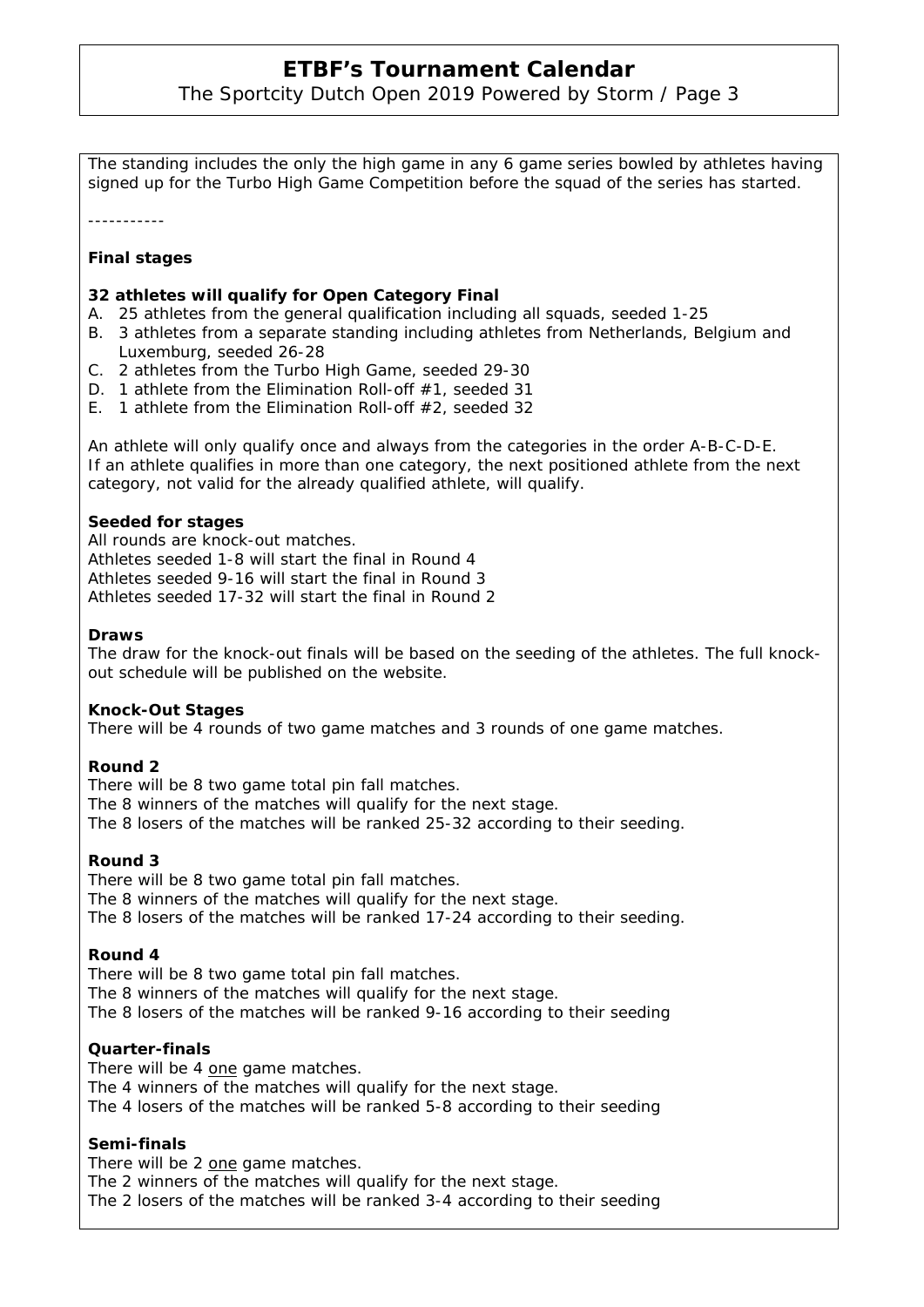The Sportcity Dutch Open 2019 Powered by Storm / Page 4

## **Grand Final**

There will be 1 one game match. The winner of the match will be ranked 1. The loser will be ranked 2.

# **Tournament tie rules**

## **Qualification**

The highest positioned athlete will be the athlete scoring the highest last game. If a tie still exists, the highest positioned athlete will be the athlete with the highest second last game etc.

#### **Turbo**

The highest positioned athlete will be the highest positioned athlete after the qualification.

#### **Elimination Roll-Off**

All athletes with the same lowest score will be eliminated if at least one athlete has bowled a higher score than the tied athletes.

If it occurs that all athletes are tied, then all athletes moves on and bowl another round.

#### **Knock-out stages**

In case of a tie, a one ball roll off on a full set of pins will be played, repeated until the tie is broken.

| Lane assignments and lane movements |                                                                                                        |  |  |
|-------------------------------------|--------------------------------------------------------------------------------------------------------|--|--|
| Lane draws                          | By impartial notaries public                                                                           |  |  |
| Athletes per pair in squads         | Four                                                                                                   |  |  |
| Frequency of movement               | After two games                                                                                        |  |  |
| Movement method                     | Even starting lanes move right, odd lanes move left                                                    |  |  |
| Number of lanes to move             | Four. But, if necessary because of the number of lanes in use,<br>this could change for certain squads |  |  |

| <b>Booking policies</b>    |                                                                    |
|----------------------------|--------------------------------------------------------------------|
| Booking restriction before | Unlimited entries                                                  |
| Booking restriction during | Unlimited entries                                                  |
| Total number of bookings   | Unlimited                                                          |
| Booking cancellations      | Possible if cancelled officially with approval of the organization |
| Registration deadline      | 30 minutes before the start of the squad                           |

| Squad         | Day      | Date       | Time  | <b>Spots</b> | <b>Entry</b> | Re-entry |
|---------------|----------|------------|-------|--------------|--------------|----------|
| Squad 01      | Saturday | 30.03.2019 | 10.00 | 32           | 60           |          |
| Squad 02      | Sunday   | 31.03.2019 | 10.00 | 32           | 70           | 60       |
| Squad 03      |          |            | 14.00 | 32           | 70           | 60       |
| Squad 04      | Tuesday  | 02.04.2019 | 19.00 | 16           | 70           | 60       |
| Squad 05      | Saturday | 06.04.2019 | 10.00 | 32           | 80           | 70       |
| Squad 06      | Sunday   | 07.04.2019 | 10.00 | 32           | 80           | 70       |
| Squad 07      |          |            | 14.00 | 32           | 80           | 70       |
| Roll-off $#1$ |          |            | 17.05 | 64           | 10           |          |
| Squad 08      | Tuesday  | 16.04.2019 | 19.00 | 16           | 80           | 70       |